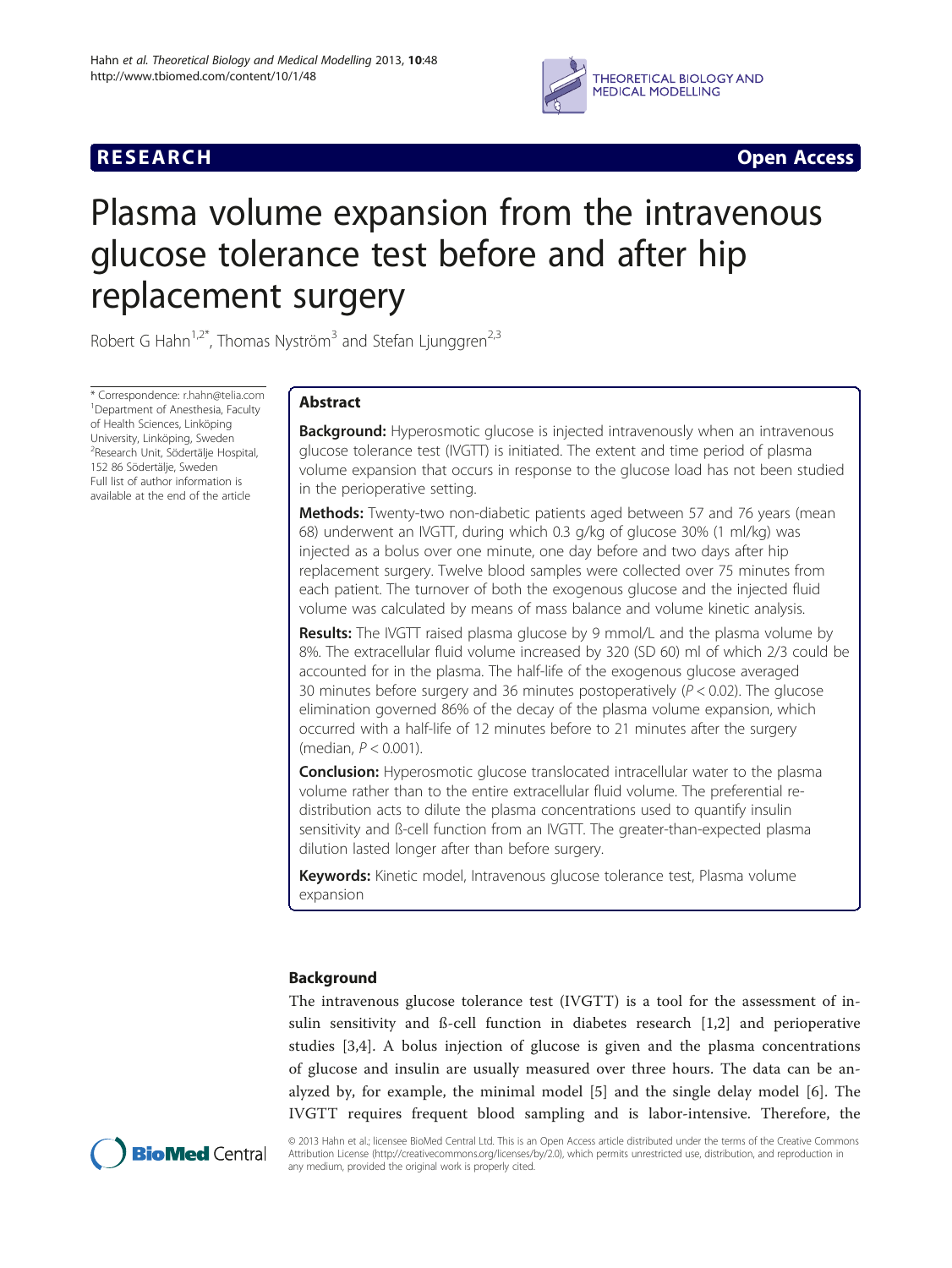authors have developed a 75-minute IVGTT that is more practicable to apply in the perioperative setting [\[3](#page-7-0)].

Another problem is that the IVGTT is likely to cause a sudden increase of the plasma volume. Although the injected fluid volume is small (60–80 ml), the glucose solution has traditionally six times the osmotic strength of body fluids. The hypertonicity translocates water from the intracellular (ICF) to the extracellular fluid (ECF) space, where it augments the plasma volume expansion [[7\]](#page-8-0). The magnitude of the plasma volume expansion resulting from an IVGTT over time has previously been studied in young, healthy volunteers [[8\]](#page-8-0), although the test is usually performed in elderly patients. Moreover, plasma volume kinetics has not been studied in the perioperative setting.

In the present study, the volume kinetic models developed for hypertonic fluids [[7,9](#page-8-0)] and glucose [\[10](#page-8-0),[11](#page-8-0)] were combined to analyze the disposition of the injected test solution during IVGTT in 22 patients before and after hip replacement surgery. The reason why two models have to be combined is that the hypertonic glucose is a driving force for body-fluid shifts. Hip replacement is performed in senior citizens and the comparison of pre- and postoperative data illustrates the effect of surgical stress on glucose turnover and its subsequent influence on the plasma volume.

# Patients and methods

# Patients

Twenty-two non-diabetic patients, 15 females and seven males, aged between 57 and 76 years (mean 68), and with a body weight of 46–101 kg (mean 80), were studied before and after undergoing elective total hip replacement surgery at the Orthopedic Departments at Södersjukhuset, Stockholm and Södertälje Hospital, Södertälje. The study was approved by the Regional Ethics Committee of Stockholm (Ref. 2011/1141-31/3). Each patient gave written consent for participation.

# Intravenous glucose tolerance test

An IVGTT was performed to estimate the insulin sensitivity of each participant. The patients arrived at the laboratory at 8 AM on the day before their surgery and two days after their surgery. On both occasions, the patients had fasted since midnight. An intravenous catheter was inserted into an antecubital vein of one arm, for infusion of insulin and glucose, respectively. Another cannula used for blood sampling was inserted into an antecubital vein of the opposite arm.

After a 30-minute equilibration period to obtain hemodynamic steady state, a short regular IVGTT was performed by administrating 0.3 g/kg of glucose in a 30% solution over one minute. Blood was sampled from the contralateral antecubital vein at the 0, 2, 4, 6, 8, 10, 20, 30, 40, 50, 60 and 75-minute intervals for measurement of the plasma glucose and blood hemoglobin (Hb) concentrations. Plasma glucose was measured by the glucose oxidase method (Modular P, Roche Diagnostics, Tokyo, Japan) and Hb by colorimetry (Technicon Advia, Bayer, Tarrytown, NY, USA), at the certified clinical chemistry laboratory at the Karolinska University Hospital.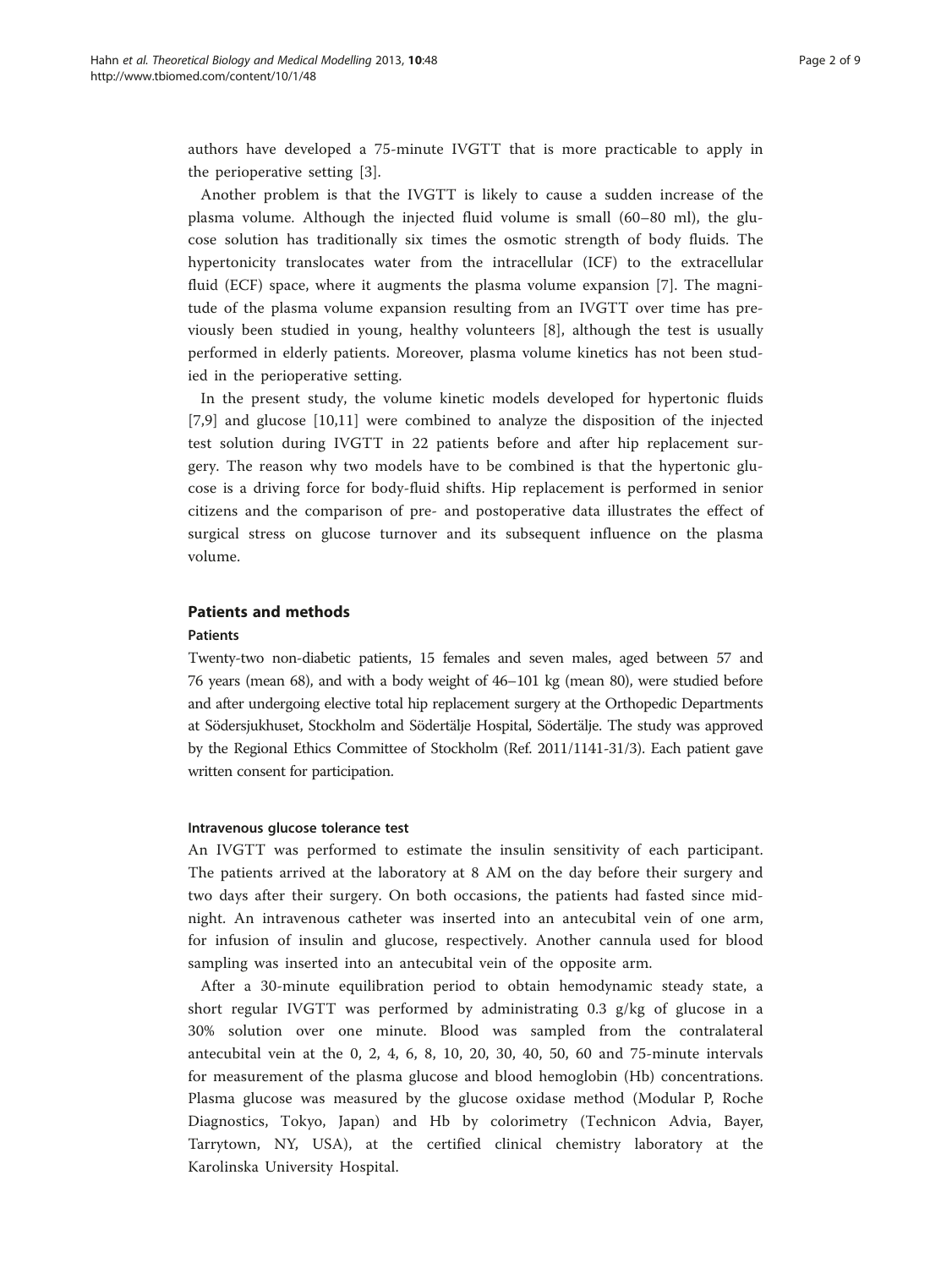# Pharmacokinetics

# Glucose

Plasma concentration G at time t when glucose was infused at rate  $R_0$  was calculated using the following differential equation:

$$
\frac{d(G-G_b)}{dt} = \frac{R_o}{V_d} - \frac{CL}{V_d} (G(t) - G_b)
$$

where  $G_b$  is the baseline glucose,  $V_d$  is the volume of distribution, and CL is the clearance. Removal of glucose from  $V<sub>d</sub>$  corresponds, in the absence of glucosuria, to the uptake of glucose by cells [[10,11](#page-8-0)]. As very high concentrations of glucose ("overshoot") could sometimes be detected just after the injection, all kinetic analyses disregarded the data points between two and eight minutes.

# Fluid

Hypertonic glucose translocates water from the intracellular (40% of body weight [BW]) to the extracellular (20% of BW) fluid space in proportion to the added amount of osmotic active molecules and the accompanying water volume. The translocated volume  $f_t$ , resulting from the injection, was obtained by the following mass balance calculation which was based on the induced deviation from the baseline osmolality in all body fluids, which is 295 mosmol/kg [[7](#page-8-0)]:

BW $\cdot$ 20% $\cdot$ 295 + infused osmoles BW $\cdot$ 40% $\cdot$ 295 BW⋅20%⋅295 + infused osmoles<br>BW⋅20% + f<sub>t</sub> + infused volume  $=$  BW⋅40%−f<sub>t</sub>

The calculated value of  $f_t$  is then inserted into a one-volume kinetic model [[10](#page-8-0)], which calculated the baseline volume of distribution  $(V)$  and the clearance  $(CL)$  for the sum of the injected  $(R<sub>o</sub>)$  and translocated  $(f<sub>t</sub>)$  fluid volumes. In this kinetic model, fluid added to the kinetic system expands  $V$  to  $\nu$ , which strives to return to  $V$  by the elimination of fluid at a rate proportional to a constant  $CL$  of the dilution of  $V$ , and second, a baseline loss  $(CL_0)$  fixed to 0.4 ml/min to account for evaporation and basal diuresis. The volume change of  $\nu$  is then expressed as [[12](#page-8-0)]:

$$
\frac{dv}{dt} = R_o + f_t - CL_o - CL \frac{(\nu - V)}{V}
$$

The dilution of  $\nu$  is given by  $(\nu\text{-}V)/V$  and was equal to the plasma dilution as derived from the blood Hb concentration at baseline (time  $0$ ) and at a later time  $t$ . Hence:  $[(Hb<sub>o</sub>/Hb(t))-1]/(1–hematocrit<sub>o</sub>)$ . While V is a functional body fluid space, tracer methods support that the Hb-derived plasma dilution can be used to accurately infer the percentage expansion of the plasma volume [[13-15](#page-8-0)].

The optimal estimates for the unknown parameters in the glucose ( $V_d$  and CL) and fluid models (V and CL) were calculated for each of the 22 experiments individually through nonlinear least-squares regression based on a modified Gauss-Newton method. The input variables were plasma glucose, plasma dilution, and t. No weights were used. The software was Matlab 4.2 (Math Works Inc., Natick, MA, USA).

The half-life (T<sub>1/2</sub>) of the glucose load was given by [ln 2  $V_d$  / CL] while T<sub>1/2</sub> of the induced plasma volume expansion was taken as  $[\ln 2 V / CL]$ .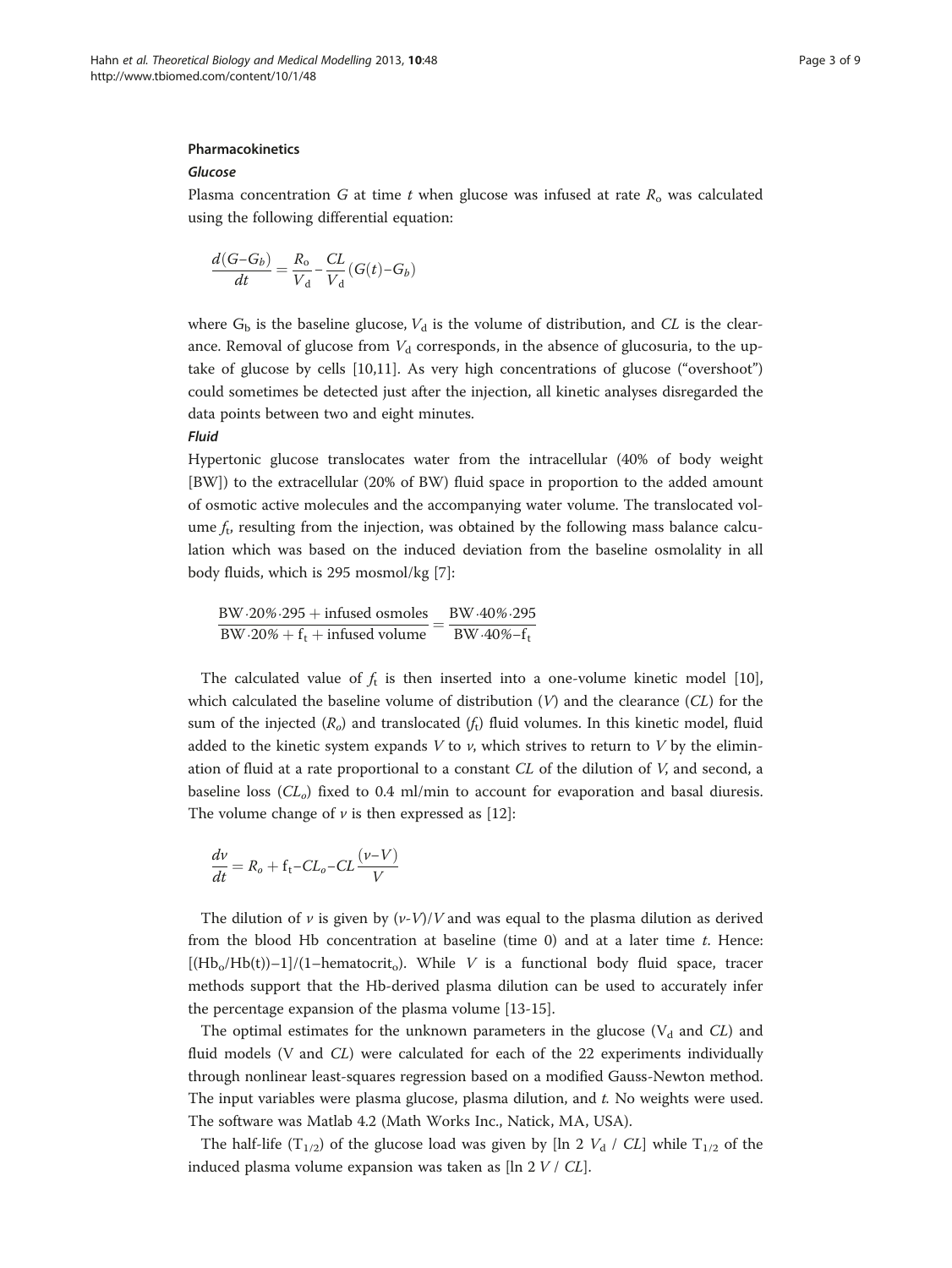## **Statistics**

The results were presented as mean, standard deviation (SD) and, when there was skewed distribution, as the median  $(25<sup>th</sup>-75<sup>th</sup>$  percentile range). Between-patient variability of plasma glucose and plasma dilution was calculated as the absolute residual error between each individual measurement and time-matched modeled data based on the median optimal parameter estimates for the group, as shown in the Table 1. Differences between pre- and postoperative data were compared by the Wilcoxon's matchedpair test, using SPSS version 20 (IBM 2011).  $P < 0.05$  was considered statistically significant.

# Results

The amount of injected glucose solution was 80 (SD 14) ml. Several patients reported transient (1–2 min) warmth from the injection site in the arm to the face and legs, and occasionally an unpleasant feeling in the palate region.

The baseline plasma glucose concentration was 7% higher and Hb was 19% lower after surgery than before (Table, top). On both occasions, the modeled rise in plasma glucose was 9 mmol/L (Figure [1](#page-4-0)). The surgery increased  $T_{1/2}$  of the glucose by 20%, which was due to a reduction of CL while  $V<sub>d</sub>$  remained essentially constant (Table, middle). Surgery also reduced between-patient variability of plasma glucose by 18% ( $P$  < 0.012).

The injection of a 30% glucose solution translocated water from the ICF space, which was calculated by mass balance to be 1.82 ml for each mmol of injected glucose  $(=\mathbf{f}_t)$ . As the dose was  $0.3$  g/kg, the amount of translocated fluid could be estimated to be 241 (45) ml. Thus, the sum of the injected and translocated fluid volumes would theoretically amount to 320 (60) ml.

Most of this volume could be found in the intravascular compartment. The measured maximum dilution of venous plasma amounted to 8% (Figure [2\)](#page-4-0) and the volume kinetic

|                                     | Before surgery    | After surgery      | <b>Statistics</b> |
|-------------------------------------|-------------------|--------------------|-------------------|
| Plasma glucose, baseline (mmol/L)   | $5.6$ $(5.3-5.8)$ | $6.0(5.8-6.5)$     | P < 0.001         |
| B-Hb concentration (g/dL)           | 12.4 (12.0-13.3)  | 10.0 (9.0-10.6)    | P < 0.001         |
| <b>Glucose kinetics</b>             |                   |                    |                   |
| $V_{d}$ (L)                         | 12.7 (10.2-15.6)  | 14.0 (12.1-14.8)   | NS.               |
| $CL$ (ml/min)                       | 325 (272-385)     | 260 (220-306)      | P < 0.02          |
| $T_{1/2}$ (min)                     | $30(19 - 34)$     | $36(30-45)$        | P < 0.02          |
| Fluid kinetics, no glucose uptake   |                   |                    |                   |
| V(L)                                | 2.94 (2.17-3.60)  | 2.83 (2.62-3.22)   | NS.               |
| $CL$ (ml/min)                       | 200 (70-261)      | 93 (64-189)        | P < 0.001         |
| $T_{1/2}$ (min)                     | $12(5 - 30)$      | $21(10-33)$        | P < 0.001         |
| Fluid kinetics, with glucose uptake |                   |                    |                   |
| V(L)                                | 2.79 (2.50-3.42)  | 2.73 (2.40-3.05)   | NS.               |
| $CL$ (ml/min)                       | $37 (-7 to 165)$  | $9$ ( $-14$ to 55) | P < 0.02          |

Table 1 Baseline and kinetic data for injected glucose and fluid during an intravenous glucose tolerance test before and after hip replacement surgery in 22 patients

Data is the median and  $25^{th}$ -75<sup>th</sup> percentile limits.

The Wilcoxon matched-pair test was used for statistics. NS = not statistically significant.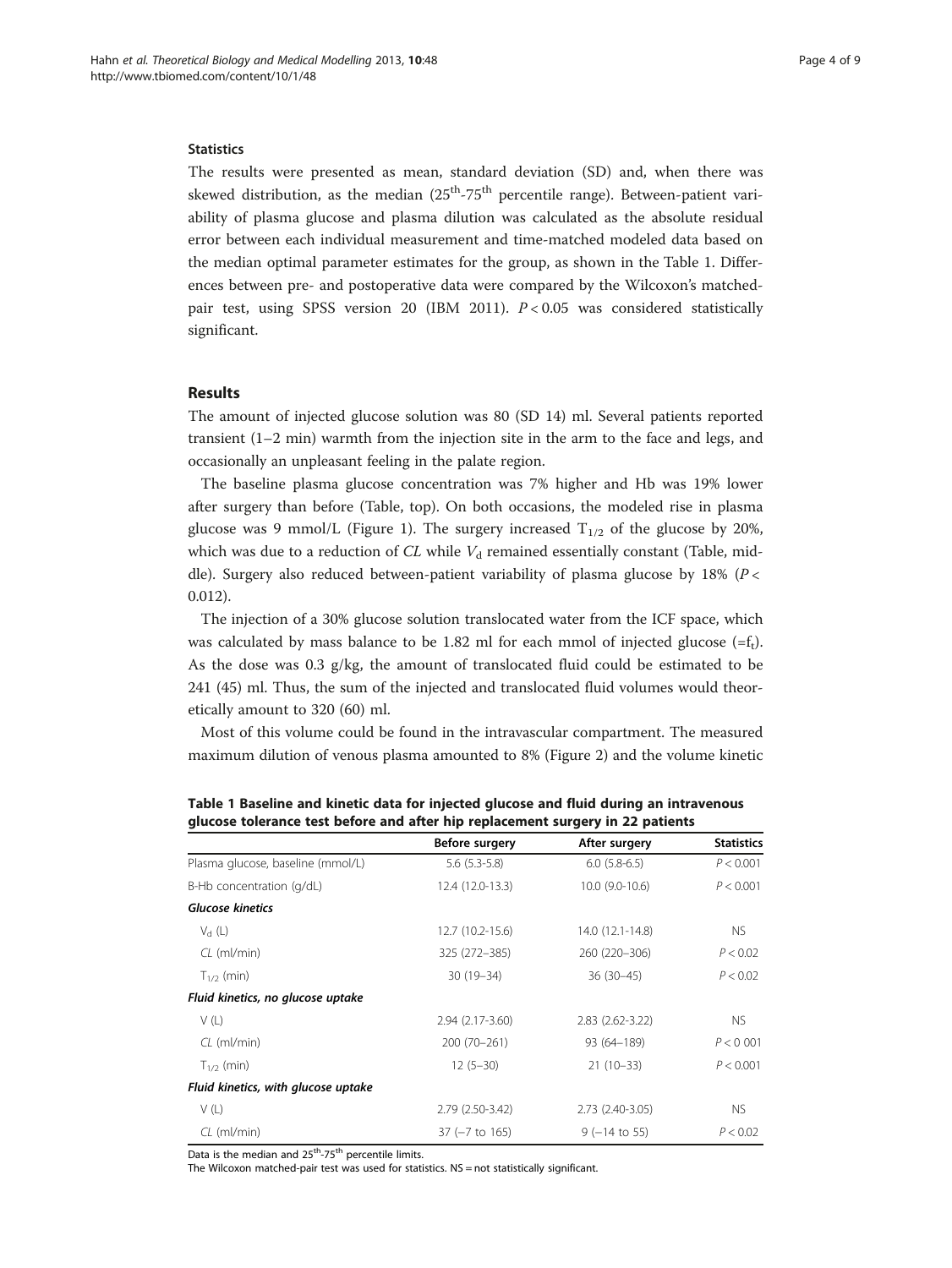<span id="page-4-0"></span>

analysis showed that the fluid expanded an ECF space  $(V)$  of 2.9 (0.9) L, with little difference depending on whether the kinetic analysis was based on data obtained before or after surgery (Table). The maximum plasma volume expansion, which equals product of plasma dilution and V, would then average 230 ml. Hence, two-thirds of the sum of injected and translocated ICF volume could be accounted for in the plasma.

The rate of decay of the plasma volume expansion occurred more slowly after surgery than before (Figure 2). The surgery also decreased the between-patient variability of the plasma dilution by 32% ( $P < 0.001$ ). The fluid CL was only half as high, which almost doubled  $T_{1/2}$  for the volume expansion, from 12 minutes to 21 minutes (Table, bottom).

The fluid CL became reduced by 85% (median) if account was taken of the water volume that was osmotically re-translocated to the cells along with the uptake of glucose was disregarded (Table, bottom). Some CL values even became negative, which made the authors refrain from calculating  $T_{1/2}$ .

# **Discussion**

The clinician should be aware that injecting hypertonic glucose during an IVGTT induces an abrupt expansion of the plasma volume in all patients. Fortunately, the magnitude in elderly surgical patients is not greater than in younger healthy volunteers [\[8](#page-8-0)], but the hemodynamic consequences are naturally dependent on the cardiac reserves of

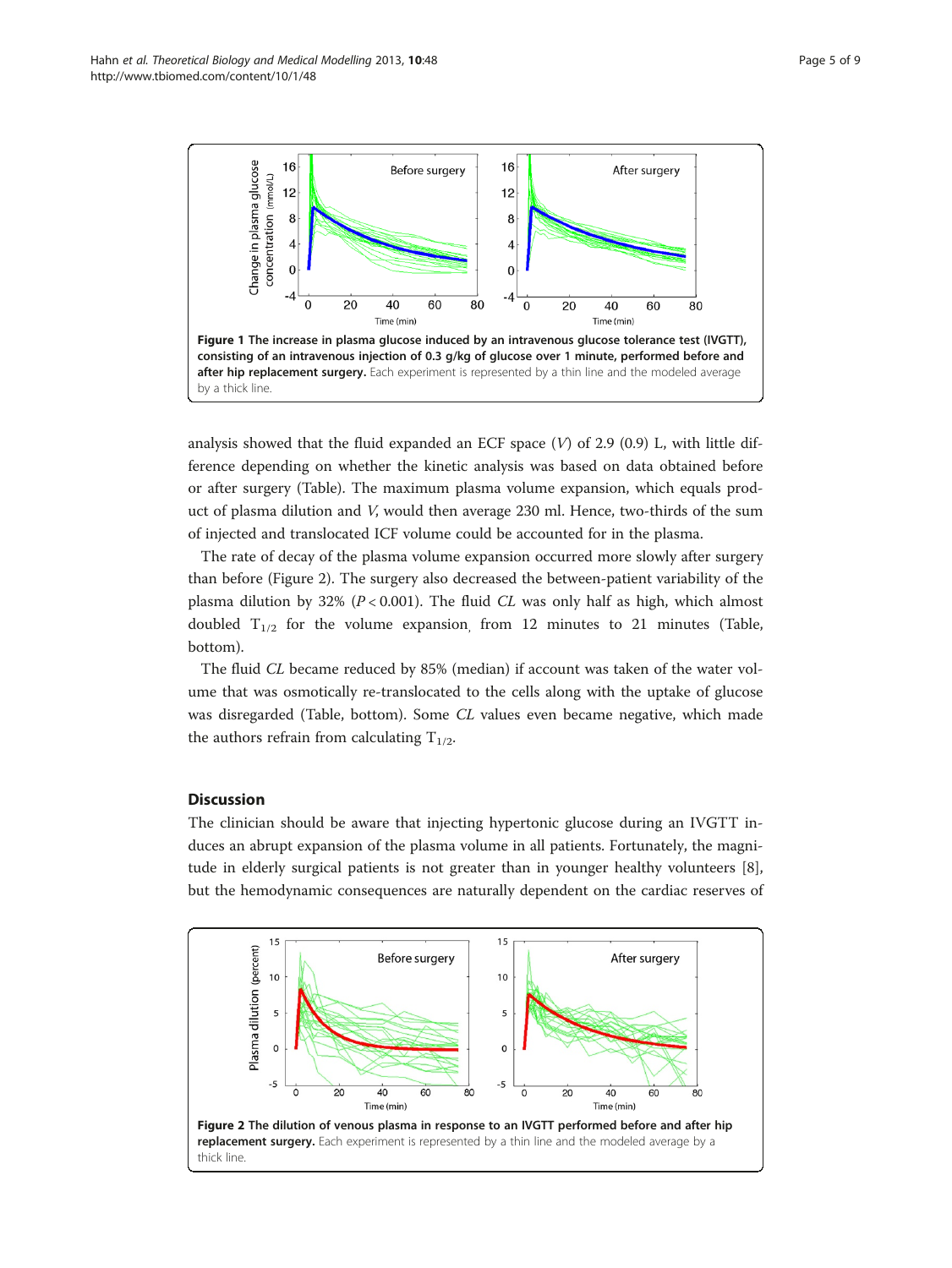the subject undergoing the test. For example, the volume load could elicit acute decompensation in patients with worsening heart failure. We recommend that clinicians be prepared to administer a vasodilator drug intravenously if performing an IVGTT in such patients.

The volume kinetic calculations showed that the hypertonic glucose increased the plasma volume by 230 ml within 2 minutes. This volume was obtained by multiplying the maximum Hb-derived plasma dilution with the size of V. The latter is a functional body fluid space but can be regarded to equal the plasma volume when the size is slightly smaller than an estimate based on anthropometric measures: the blood volume in these patients can be assumed to equal 7% of the body weight and the baseline plasma volume, with regard to the hematocrit, would then be 3.6 L. Using the theoretical 3.6 L as the basis for the calculation the maximum plasma volume expansion would be 288 ml. The difference from 230 ml might be due to the old age of the studied patients, but could also be within the range of errors inherent in the methods used and the assumptions made in anthropometric estimates. The total expansion of the ECF volume based on mass balance was estimated to be only slightly larger, 320 ml.

These calculations illustrate that the intravascular volume expansion was disproportionately large based on the belief that osmosis-driven translocation of water from the ICF distributes equally throughout the ECF space. As seen in several previous studies, the size of body fluid space expanded by fluid  $(V)$  is remarkably low when being a part of glucose administration. In fact, V is more consistent with the plasma volume (here, 2.7-2.9 L) than with the size of the ECF space [\[8,10,16](#page-8-0)]. This is surprising, as the volume of distribution for the exogenous glucose  $(V_d)$  was four times larger. The difference between  $V<sub>d</sub>$  and V might reflect higher compliance for glucose molecules than for water in penetrating and expanding the jelly matrix of the extravascular part of the ECF space. However, this explanation is less likely as salt-containing isotonic and hypertonic infusion fluids do expand extravascular parts of the ECF volume [\[7](#page-8-0),[9](#page-8-0)]. In any event, to maintain osmotic equilibrium the difference between V and  $V_d$  assumes that most of the injected glucose is exchanged for electrolyte-rich fluid at the border of the capillary membrane.

How glucose affects fluid turnover is illustrated by the data on fluid elimination. After the acute volume expansion, most of the excess fluid volume residing in the plasma was eliminated by virtue of osmosis. Therefore, the  $T_{1/2}$  of glucose is apparently a key factor for the duration of the plasma volume expansion following an IVGTT. Previous studies of young healthy volunteers have yielded a  $T_{1/2}$  for glucose of between 11 minutes and 15 minutes [[8,10](#page-8-0)], while during laparoscopic surgery in females at 40 years of age  $T_{1/2}$  was 30 minutes [\[16\]](#page-8-0). The patients in the present study were almost 30 years older and had a  $T_{1/2}$  of 30 minutes even before the surgical stress, which suggests that plasma volume expansion after an IVGTT becomes more long-lasting due to both age and surgery. The slower turnover of glucose after surgery is mainly caused by reduced insulin sensitivity, which drops by approximately 35-50% after hip replacement [\[4\]](#page-8-0). Surgery also reduced the between-patient variability of plasma glucose and Hb dilution, which was probably due to alignment to similar degrees of the vascular tonus and degree of "stress" postoperatively.

Glucose uptake did not account for the entire reduction of the plasma volume expansion after the IVGTT was initiated. A residual reduction, which was apparently due to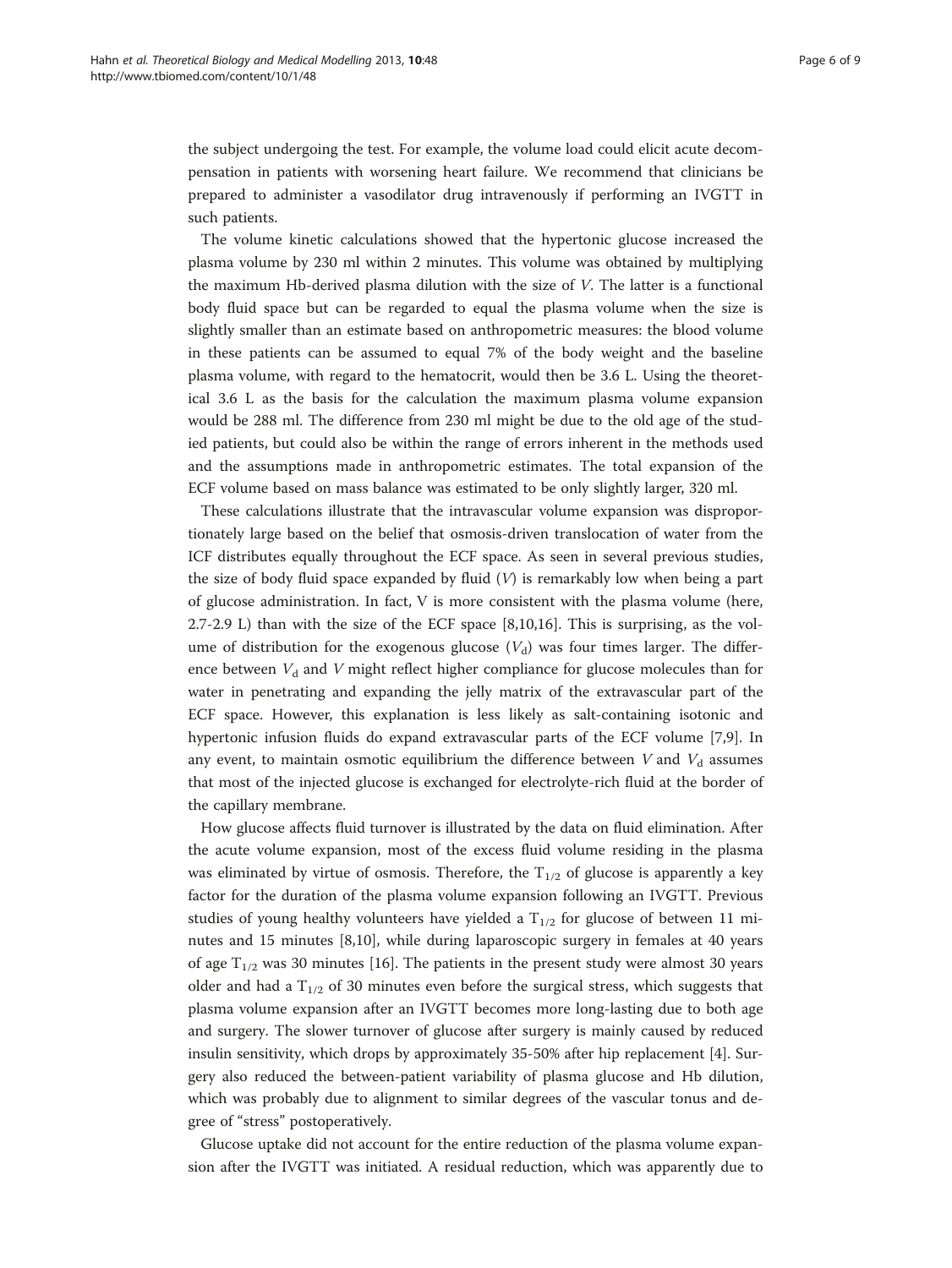non-osmotic mechanisms, could be estimated by accounting for the effect of glucose uptake on the decay of the volume expansion, and amounted to 15% of the total. This is shown by the lower CL of fluid obtained when the calculations accounted for uptake of glucose to the cells (Table, bottom). Renal excretion is the most likely mechanism for such non-osmotic elimination, which is known to operate more slowly during the postoperative phase, because of the influence of water-retaining "stress" hormones such as cortisol and aldosterone [\[17](#page-8-0)]. However, as only a small fraction of the fluid was eliminated by non-osmotic mechanisms, the calculated elimination approached and even passed zero elimination in some patients. This shows that the accuracy of the methods and the assumptions made were not always capable of capturing fluid shifts amounting to 20–30 ml. On the other hand, all residual eliminations would have been positive if the baseline fluid loss of 30 ml  $CL<sub>o</sub>$ ) had not been deducted from plasma volume expansion.

The clinical importance of the present calculations consists in the demonstration of an abrupt increase of the plasma volume expansion that occurs when an IVGTT is initiated. The expansion is greater than would be expected based on belief that the water translocated from the ICF by hypertonic glucose is evenly distributed throughout the ECF volume. The small  $V<sub>d</sub>$  for the injected and translocated fluid volumes means that hypertonic glucose is approximately three times more effective than hypertonic saline to expand the plasma volume [[7,9,18\]](#page-8-0). The volume expansion obtained from 30% glucose was also 10 times greater than for Ringer's acetate solution infused over 30 min in the elderly [[17\]](#page-8-0). The volume expansion will also last much longer if the subject is in a state of insulin resistance, such as during the postoperative period in senior citizens.

A scientific concern raised by the present study is that the plasma dilution distorts the relationship between amount and concentration of any substance measured in plasma sampled during an IVGTT. The plasma is likely to show more erroneously low concentrations the earlier the IVGTT experiment sampling is made. For example, plasma insulin sampled early during an IVGTT will show a 8% lower concentration compared to insulin alone being injected. Twenty minutes later, when the plasma volume expansion is only 4%, the distortion will be only half as great. These effects act to overestimate CL for glucose, while  $T_{1/2}$  becomes underestimated compared to calculations based on amounts. These considerations are probably trivial in most instances. However, more complex kinetic calculations based on IVGTT, such as the minimal model [\[5](#page-8-0)], single delay model [\[6](#page-8-0)] and deconvolution of C-peptide concentration [[19](#page-8-0)], are likely to be affected. These effects are not easy to predict or reconstruct with confidence, since the variability of the plasma dilution response to IVGTT is greater than the variability of the plasma glucose response (cf. Figures [1](#page-4-0) and [2\)](#page-4-0). However, for accurate results with regard to amounts the input values in kinetic calculations should be corrected by dividing all concentrations by the plasma dilution. The authors wish to quantify these effects in subsequent works. Staggered by the strong plasma volume expansion reported here the authors also plan to compare the plasma volume expansion resulting from hypertonic glucose with that obtained by small amounts of hypertonic saline and other fluids.

Limitations of the present study include that the plots of plasma glucose over time (Figure [1](#page-4-0)) show that an "overshoot" frequently occurred within the first minutes after an IVGTT was initiated. The plasma glucose concentration was then transiently higher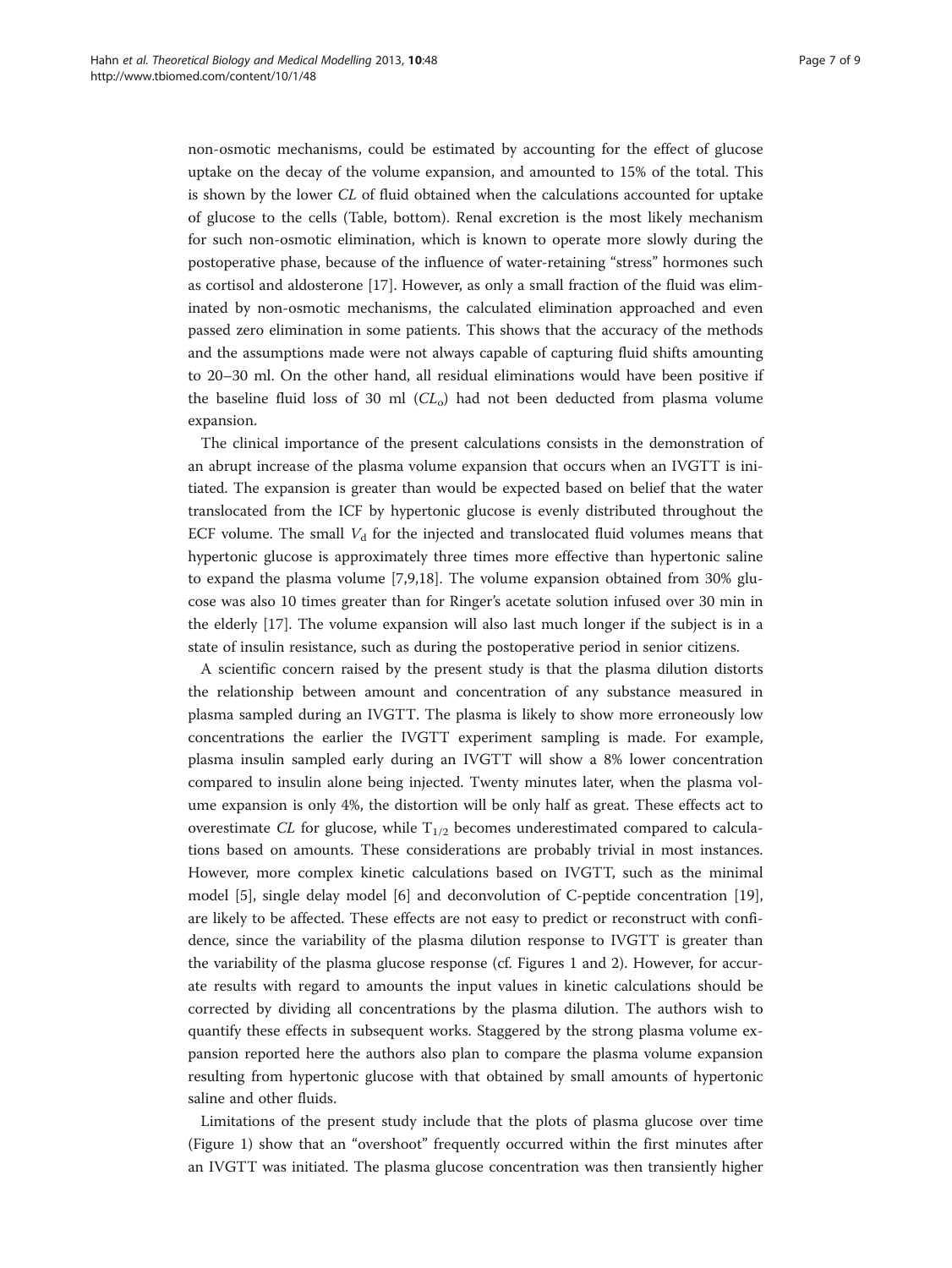<span id="page-7-0"></span>than expected from fitting a one-compartment model to the data, but the authors refrained from applying a two-compartment model as the "overshoot" was inconsistent and the data points too few to allow detailed analysis. While this "overshoot" could affect fluid distribution during the first minutes of the study, the curve-fitting routine was set to disregard the plasma glucose concentrations measured between 2 and 8 min of the experiments. These data were also omitted when the between-patient variability in plasma glucose and Hb dilution was calculated.

Another limitation of this study was that diabetic patients were not included. As the fluid clearance is governed almost completely by the rate of uptake of glucose in the cells, patients with diabetes are likely to have even more long-lasting plasma volume expansion than the postoperative patients studied here. A final limitation of the present study was that no hemodynamic measurements were made, and these could have improved the presentation.

# Conclusion

The acute plasma volume expansion resulting from an IVGTT amounted to 8% both before and after hip replacement surgery. The duration of the plasma volume expansion was twice as long postoperatively than before the surgery. This effect was mostly attributable to slower turnover of the injected glucose. For accurate results, calculations based on an IVGTT should be corrected for plasma dilution induced by the hypertonic glucose.

#### Abbreviations

AUC: Area under the curve; CL: Clearance; IVGTT: Intravenous glucose tolerance test;  $V_d$ : Volume of distribution;  $T_{1/2}$ : Half-life.

#### Competing interests

The authors declare that they have no competing interests.

#### Authors' contributions

RH provided the study idea, made the calculations, and wrote the manuscript. SL wrote the Ethics application and performed the experiments, which were organized and supervised by TN. All authors read and approved the final manuscript.

#### Author information

Robert Hahn is Director at the Research Department at Södertälje Hospital and Professor of Anaesthesia at Linköping University Hospital.

Stefan Ljunggren is specialist in orthopedic surgery and PhD student at Karolinska Institutet. Thomas Nyström is Associate professor at the Karolinska Institutet, Department of Clinical Science and Education, Södersjukhuset, Section of Internal Medicine, Södersjukhuset, Stockholm.

#### Acknowledgements

Financial support was received from the Stockholm County Council (Grant number 2009–0433) and Stiftelsen Olle Engkvist Byggmästare. The Swedish Society for Medical Research, the Swedish Society of Medicine, Stiftelsen Serafimerlasarettet, the Swedish Heart and Lung foundation and Karolinska Institutet Foundations.

#### Author details

<sup>1</sup>Department of Anesthesia, Faculty of Health Sciences, Linköping University, Linköping, Sweden. <sup>2</sup>Research Unit, Södertälje Hospital, 152 86 Södertälje, Sweden. <sup>3</sup>Department of Clinical Science and Education, Södersjukhuset, Karolinska Institutet, Stockholm, Sweden.

Received: 19 June 2013 Accepted: 23 August 2013 Published: 26 August 2013

#### References

- 1. Ferrannini E, Mari A: How to measure insulin sensitivity. J Hypertens 1998, 16:895-906.
- 2. Muniyappa R, Lee S, Chen H, Quon MJ: Current approaches for assessing insulin sensitivity and resistance in vivo: advantages, limitations, and appropriate usage. Am J Physiol Endocrinol Metab 2008, 294:E15-26.
- 3. Hahn RG, Ljunggren S, Larsen F, Nyström T: A simple glucose tolerance test for assessment of insulin sensitivity. Theor Biol Med Model 2011, 8:12.